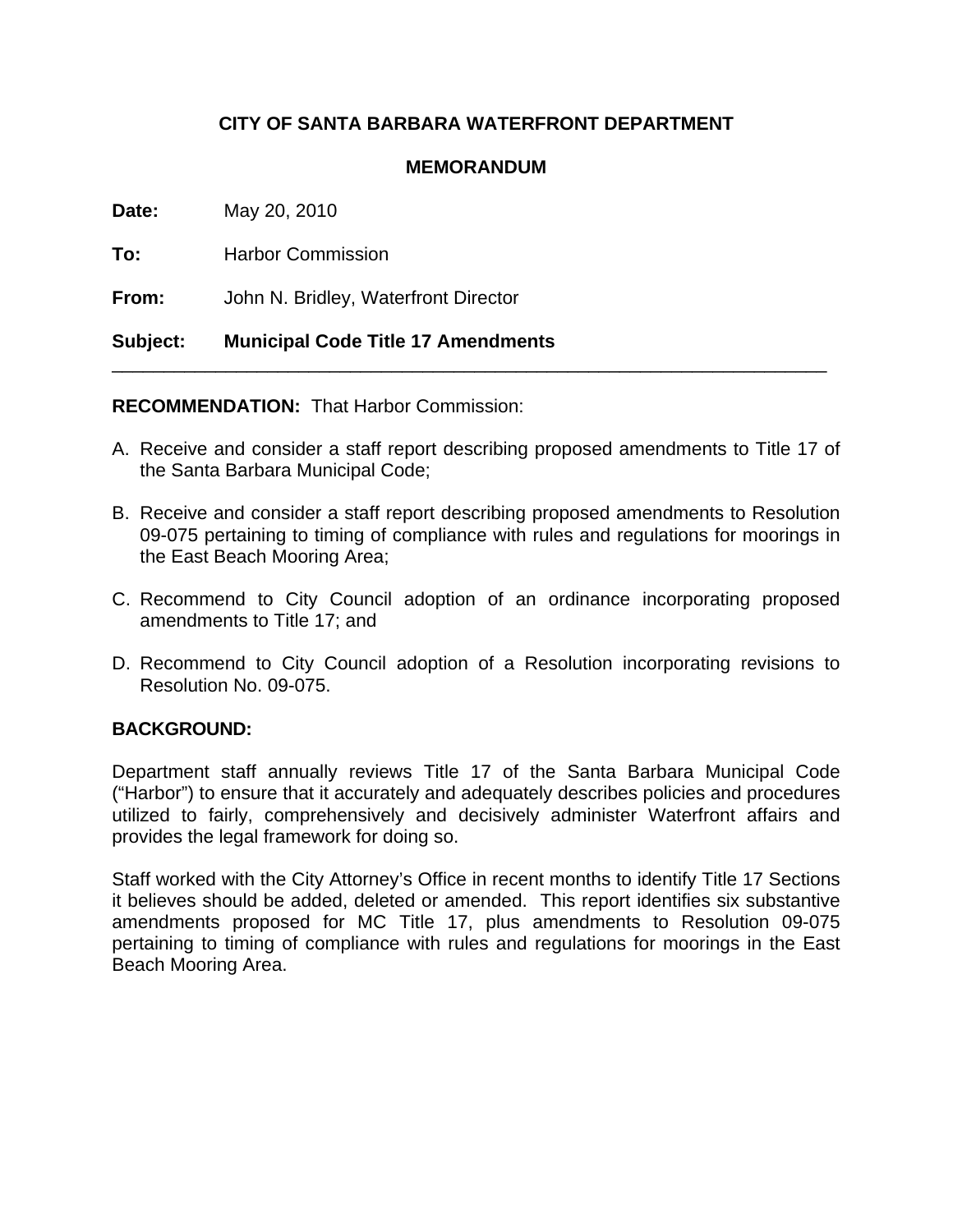Municipal Code Title 17 Amendments May 20, 2010 Page 2

## **DISCUSSION**

## **1. MC 17.18.050 Live-Aboard Permit Termination, Suspension and Revocation**

Years ago, the City implemented a tiered system for suspending or revoking liveaboard permits, presumably based on a decision that a permittee's poor actions or behavior warranted either temporary or permanent relinquishment of his/her permit. As this Section appears complex and somewhat vague, staff recommends replacing suspension and revocation clauses with a simple termination clause (with stated causes for termination), plus wording providing an appeals process similar to that afforded slip permittees, including opportunity for a waiver from the Waterfront Director and/or a hearing before the Harbor Commission. Proposed language also offers an opportunity for re-issuance of a live-aboard permit after six months, based on sole discretion of the Waterfront Director **(Attachment 1, Pages 1, 2).** 

## **2. MC 17.20.005 (J) Waterfront Director Termination of Slip Permits**

MC 17 is currently silent on whether (or when) an individual who has had his/her slip permit terminated might again be eligible for a slip permit in Santa Barbara Harbor. Proposed language would require a minimum one-year wait to reapply, but offers an opportunity for re-issuance of a slip permit after that time, based on sole discretion of the Waterfront Director. **(Attachment 1, Pages 2, 3)** 

- **3. MC 17.20.255 (C) (5) Appeal of Mooring Permit Termination**. This amendment mirrors #1, above, regarding the appeals process for the termination of a mooring permit. **(Attachment 1, Pages 8, 9)**
- **4. MC 17.28.010 Permit Required—Solicitation or Business Activity.** Currently this Section applies only to the Harbor. Proposed amendments would extend requirement to obtain a Business Activity Permit (BAP) to the Harbor District. This amendment is offered in response to businesses that have attempted to operate in parking lots and the East Beach anchorage without a BAP. **(Attachment 1, Pages 10, 11)**
- **5. MC 17.28.020 Permission Required—Advertising.** This Section currently defines what types of signs, advertisements and circulars are permissible in the Waterfront. Proposed amendments clarify necessary compliance with City regulations and removes language stating that notices on public bulletin boards are subject to discretionary approval of the Waterfront Director (a potential conflict with constitutionally protected freedom of speech). On advice of the City Attorney, a small plaque has been placed on the bulletin boards stating that no offensive materials shall be allowed. Staff would consult the City Attorney's Office before removing any materials it deems offensive. **(Attachment 1, Pages 11, 12)**